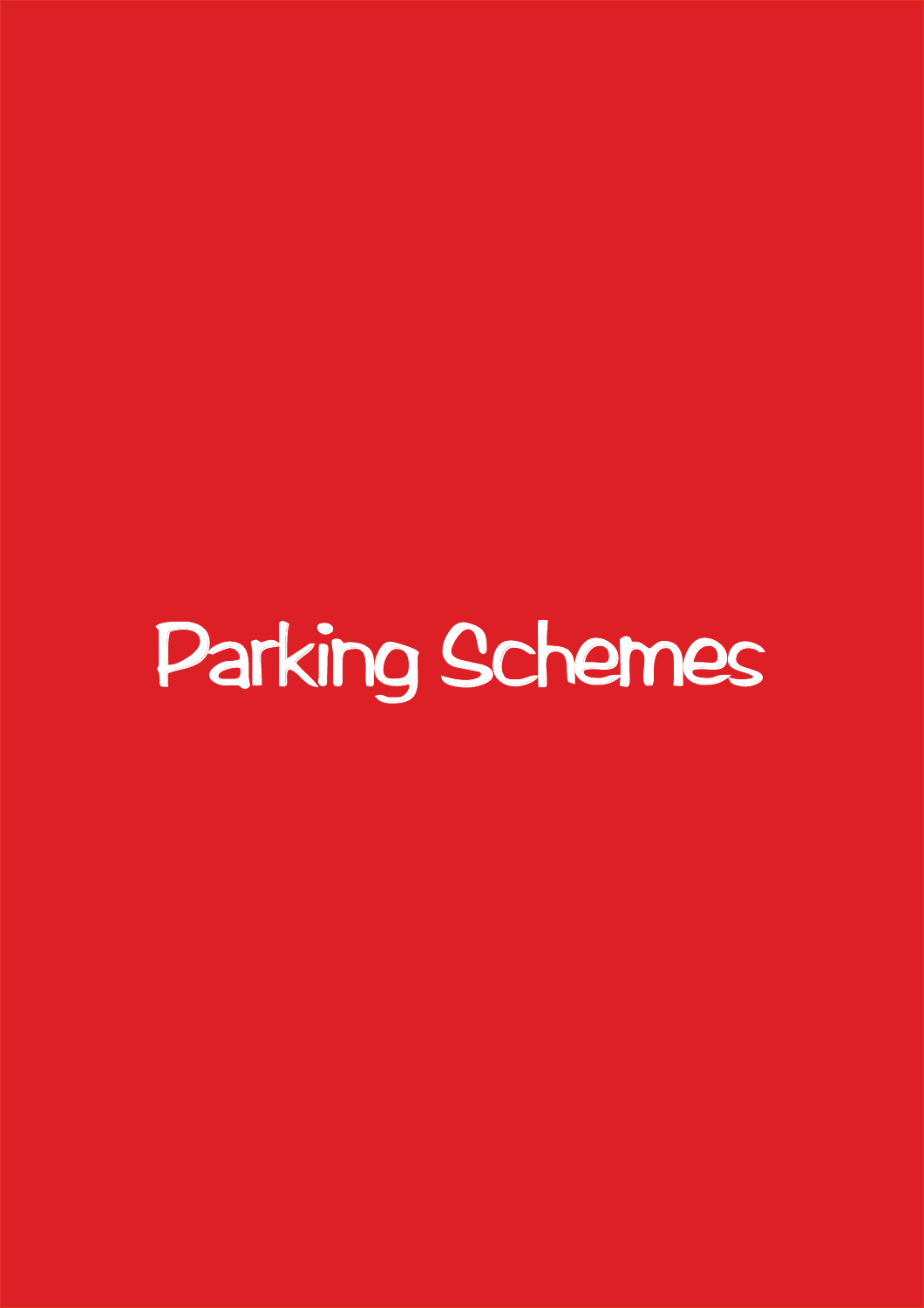

# **Parking schemes included in the UTP;**

| Scheme           | <b>Scheme Name</b>                                                | Timescale | Page          |
|------------------|-------------------------------------------------------------------|-----------|---------------|
| <b>Reference</b> |                                                                   |           | <b>Number</b> |
| PM1              | Improve signage of car parks using matrix signs with live updates | Medium    | 305           |

# **Parking schemes not included in the UTP;**

| <b>Scheme</b><br><b>Reference</b> | <b>Scheme Name</b>                                                                          | <b>Timescale</b> | Page<br><b>Number</b> |
|-----------------------------------|---------------------------------------------------------------------------------------------|------------------|-----------------------|
| PM7                               | Carry out a parking review in Stevenage                                                     | Short            | 304                   |
| PM <sub>8</sub>                   | Provide a dedicated motorcycle parking zone within the existing<br>rail station car parking | Medium           | 307                   |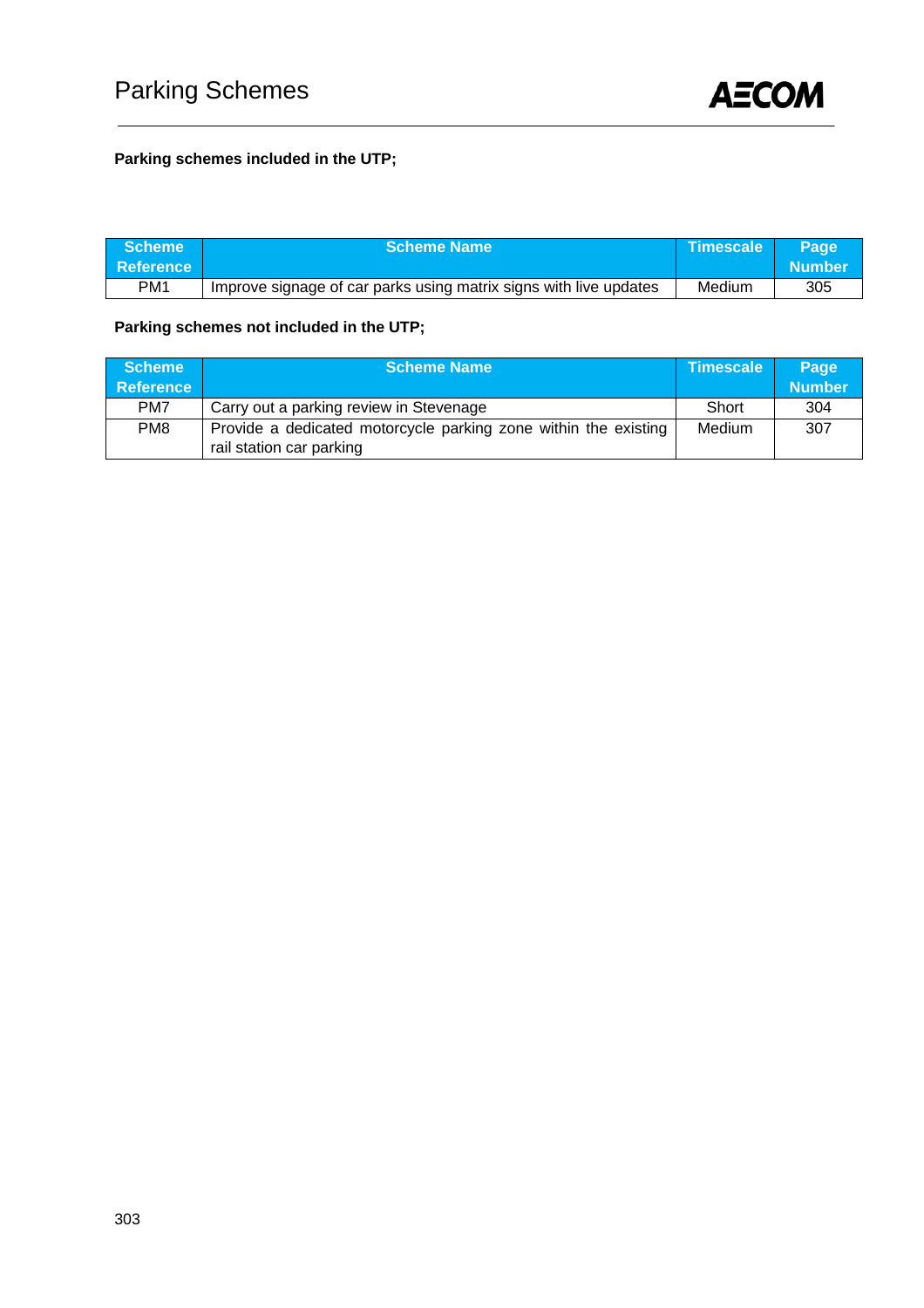

#### **Scheme:**

Carry out a parking review in Stevenage

**Scheme Reference:**  PM7

#### **Scheme Status:**

This scheme is not included in the UTP

#### **Purpose:**

This proposal has come about in response to some issues that were raised at the stakeholder consultation. It was felt by some consultees that there was currently not enough parking within the town centre and by others that there was too much long stay parking. A review of the existing parking situation was therefore proposed.

Having explored this issue further, the pertinent issue appears to be the provision of long stay parking which makes up 72% of the total parking within the town centre. As part of the UTP a specific measure, HM18, has been developed to specifically address the parking regimes in the town centre and limit the amount of long-stay parking.

In addition, there is also a parking strategy in place for Stevenage which was developed in 2004. The ambition of the strategy is to increase the proportion of short stay spaces as a percentage of the total number of parking spaces. Given that there is already a strategy in place to try and re-address the proportion of long stay parking spaces within the town the UTP measure HM18 proposes that this strategy is implemented. Any such changes will need to be given careful consideration when the redevelopment of the town centre is implemented as this would be a key time in which to ensure that the strategy could be implemented.

#### **Conclusions:**

It is considered that the specific issues in relation to car parking in Stevenage have been identified in the existing parking strategy and will be addressed through additional UTP schemes and the town centre redevelopment. It is not therefore considered cost effective to carry out a parking review and as such this scheme will not be developed through the UTP.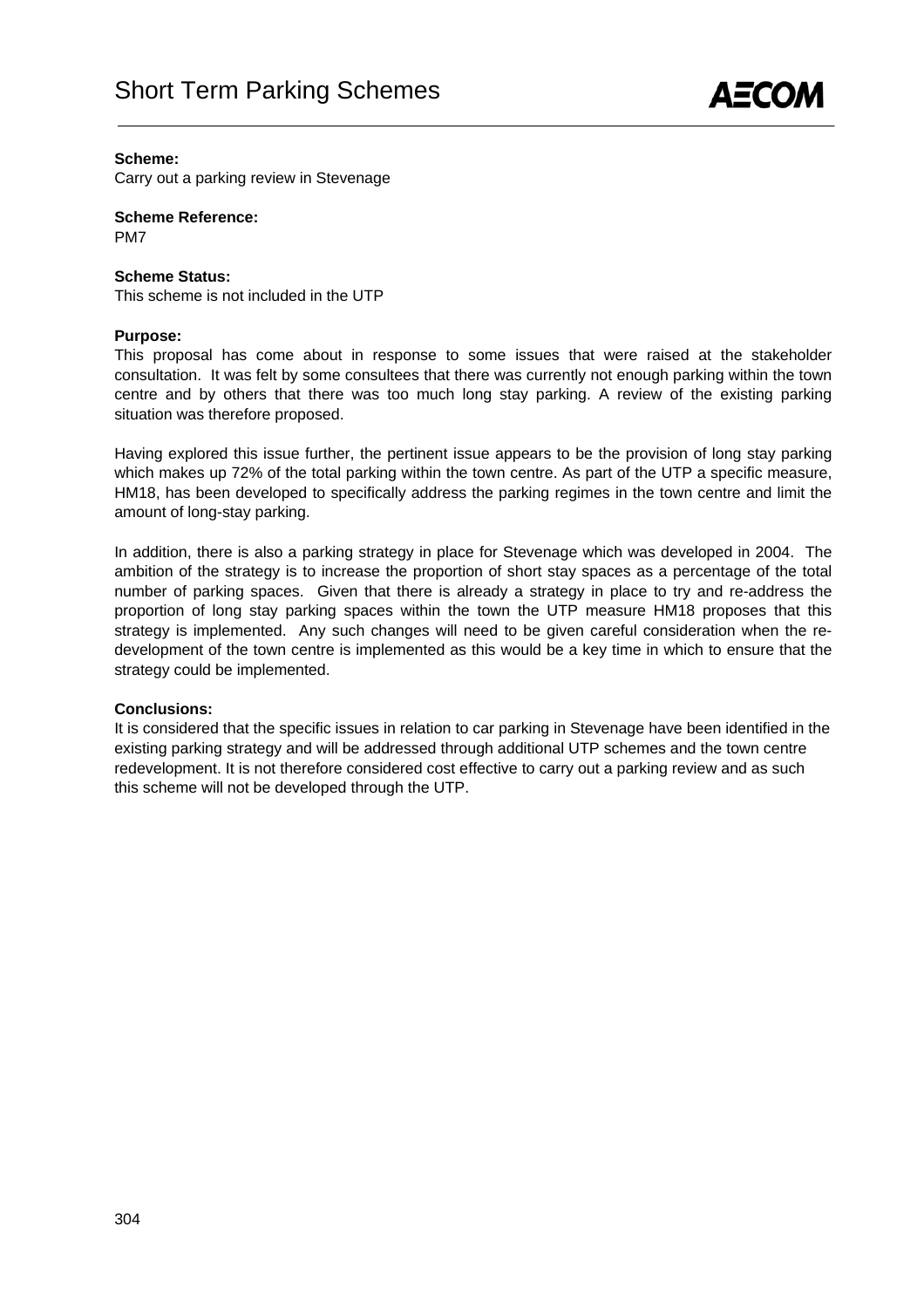

# **Scheme:**

Improve signage of car parks using matrix signs with live updates

**Scheme Reference:**  PM1

#### **Scheme Status:**

This scheme is included in the UTP

# **Purpose:**

This scheme was proposed at the stakeholder consultation in response to a perceived lack of effective signing to the town centre car parks. To make this an effective and consistent scheme it would require matrix signs to be installed across the town centre at each of the short and long stay car parks. This scheme would require an extensive programme of works and would require a significant financial investment.

# **Supporting photographs:**



*An example of a real time parking information sign.* 

#### **Benefits:**

- Decreased congestion;
- Increased driver satisfaction; and
- Improved public image of town centre.

#### **Risks:**

• Drivers do not change their behaviour to use the signs that direct them to an appropriate car park.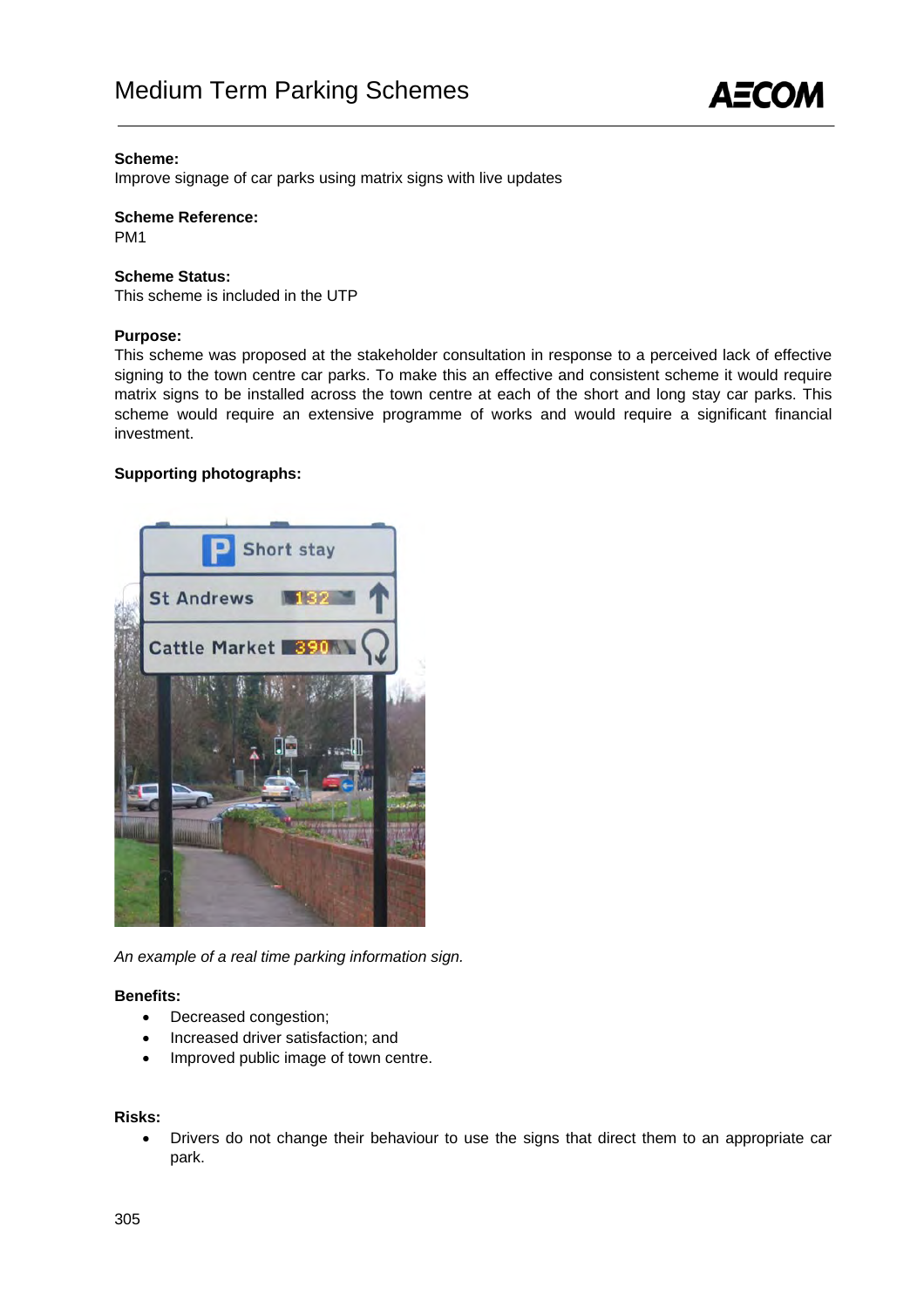

# **Costs:**

For the purpose of costing the scheme it is assumed that approximately 15 display signs will be required. 15 Signs at £10,000 each - £150,000

13 Car parks – system hardware and set up - £8000 at each car park - £104,000 Computer car park management system – £50,000

**Total** (excluding civils needed) - £304,000